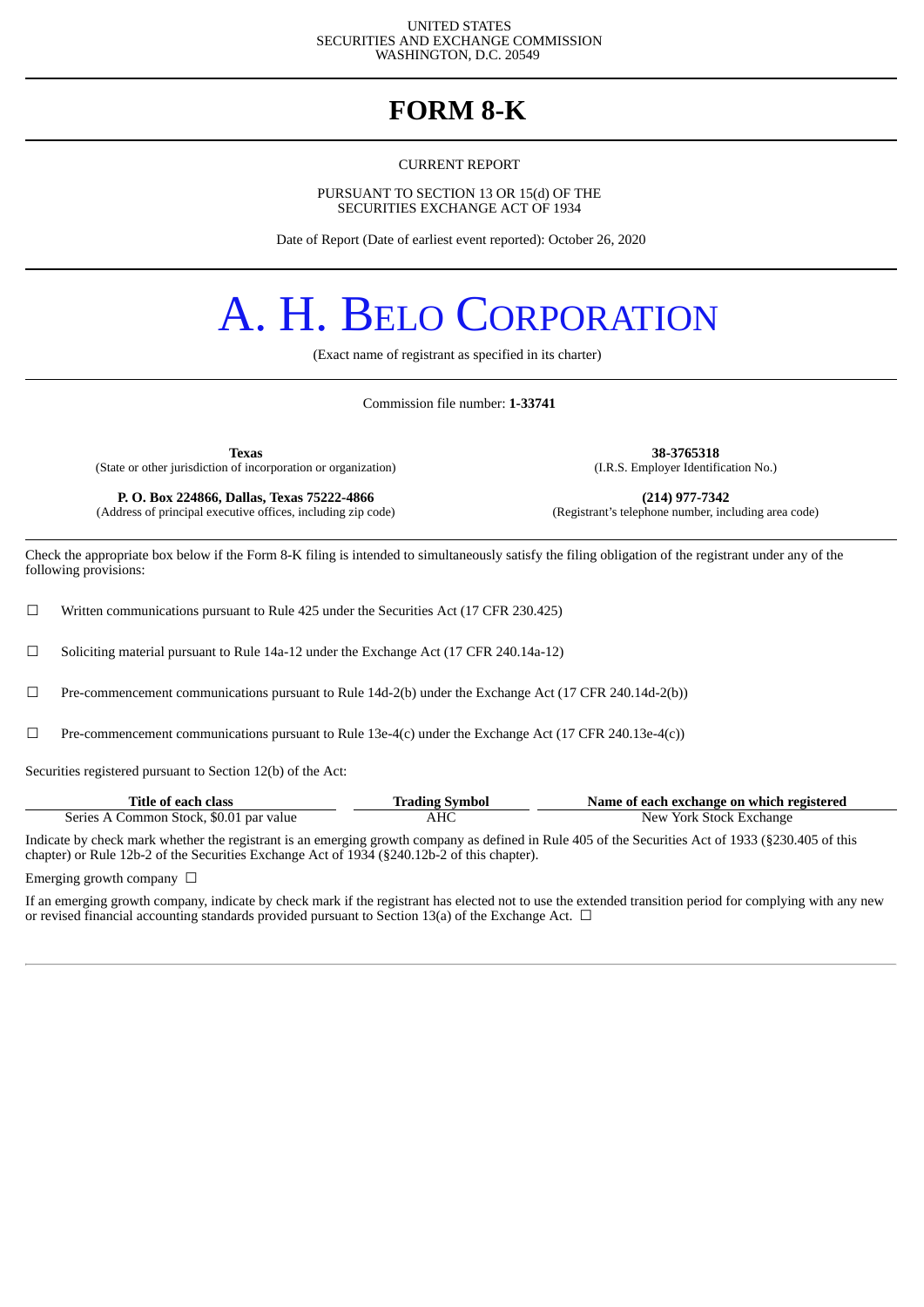### **Item 2.02. Results of Operations and Financial Condition.**

On October 26, 2020, A. H. Belo Corporation announced its consolidated financial results for the three months ended September 30, 2020. A copy of the announcement press release is furnished with this report as Exhibit 99.1.

### **Item 9.01. Financial Statements and Exhibits.**

(d) *Exhibits*.

| <b>Exhibit Number</b> | <b>Description</b>                                                          |
|-----------------------|-----------------------------------------------------------------------------|
| 99.1                  | Press Release issued by A. H. Belo Corporation on October 26, 2020          |
| 104                   | Cover Page Interactive Data File (embedded within the Inline XBRL document) |
|                       |                                                                             |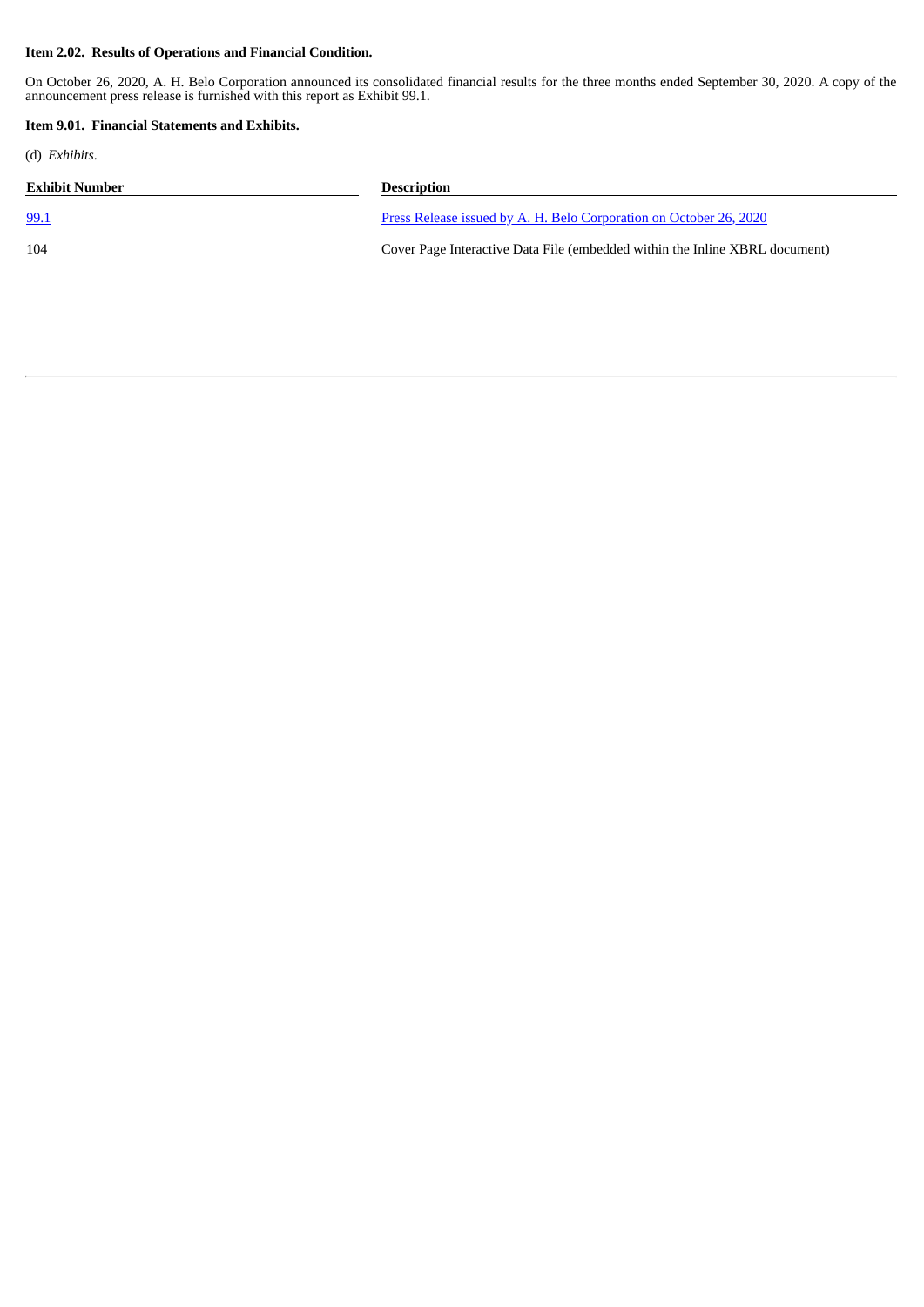### **SIGNATURE**

Pursuant to the requirements of the Securities Exchange Act of 1934, the Registrant has duly caused this report to be signed on its behalf by the undersigned thereunto duly authorized.

### Date: October 26, 2020 <br>
A. H. BELO CORPORATION

By: /s/ Katy Murray

Katy Murray Executive Vice President/Chief Financial Officer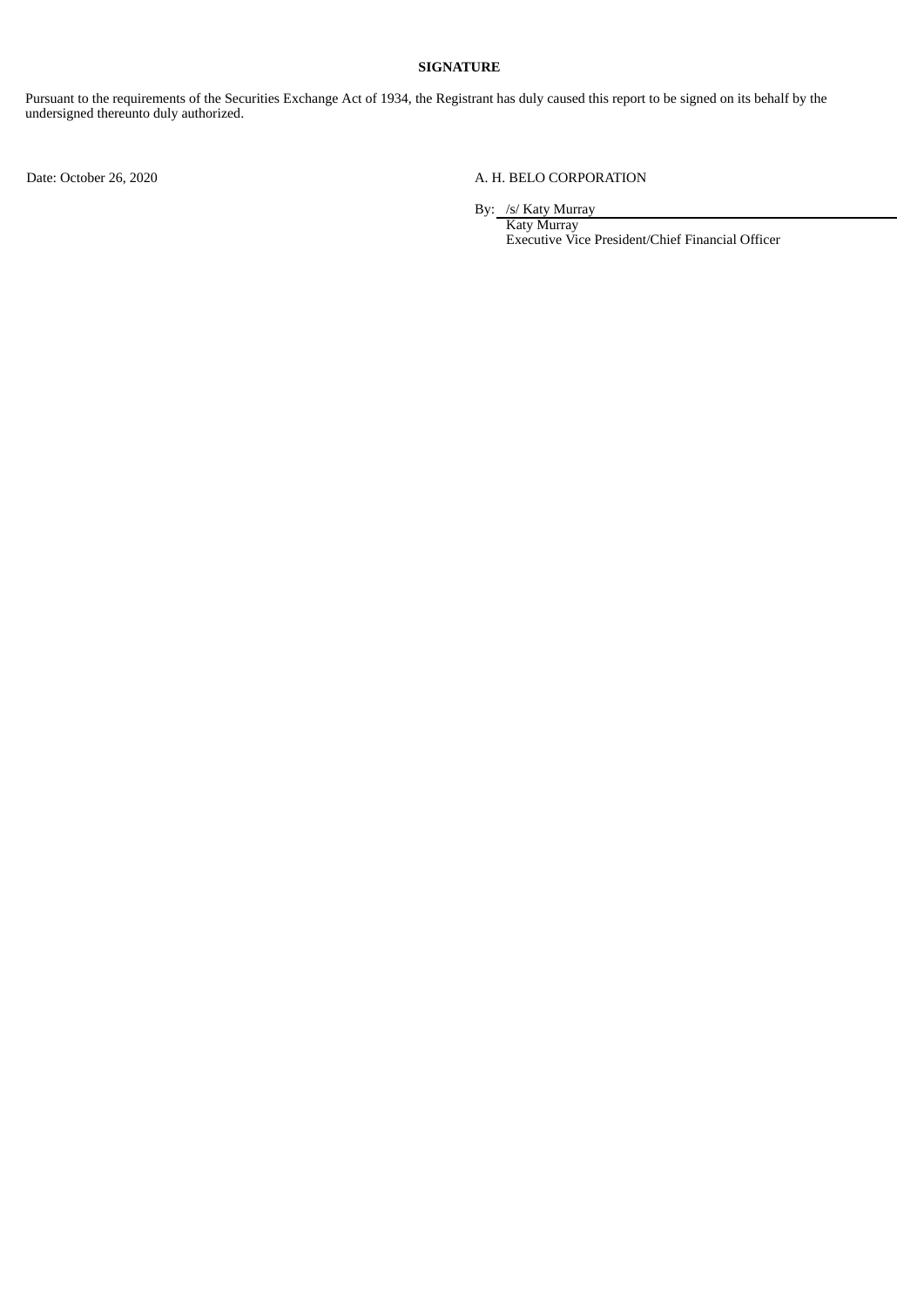### **Exhibit 99.1**

# A. H. BELO CORPORATION

# **A. H. Belo Corporation Announces Third Quarter 2020 Financial Results**

<span id="page-3-0"></span>**DALLAS –** A. H. Belo Corporation (NYSE: AHC) today reported a third quarter 2020 net loss of \$0.1 million, or \$(0.00) per share, and an operating loss of

\$2.4 million. In the third quarter of 2019, the Company reported a net loss of \$4.0 million, or \$(0.19) per share, and an operating loss of \$7.0 million.

For the third quarter of 2020, on a non-GAAP basis, A. H. Belo reported an operating loss adjusted for certain items ("adjusted operating loss") of \$0.1 million, an improvement of \$1.4 million or 92.2 percent when compared to an adjusted operating loss of \$1.6 million reported in the third quarter of 2019.

Robert W. Decherd, chairman, president and Chief Executive Officer, said, "The events of 2020 continue to create challenges for managing A. H. Belo's businesses while we remain attentive to the longer term strategies that will enable the Company to become a sustainably profitable digital media enterprise. Colleagues throughout the Company have responded to the many effects of the coronavirus pandemic with ingenuity and resolve, and everyone has made sacrifices to ensure that our communities receive the highest quality news, information and insights possible. As the country enters the next phase of the pandemic this fall and winter, we expect operating conditions to remain mostly the same. The Company's balance sheet continues to be a significant advantage."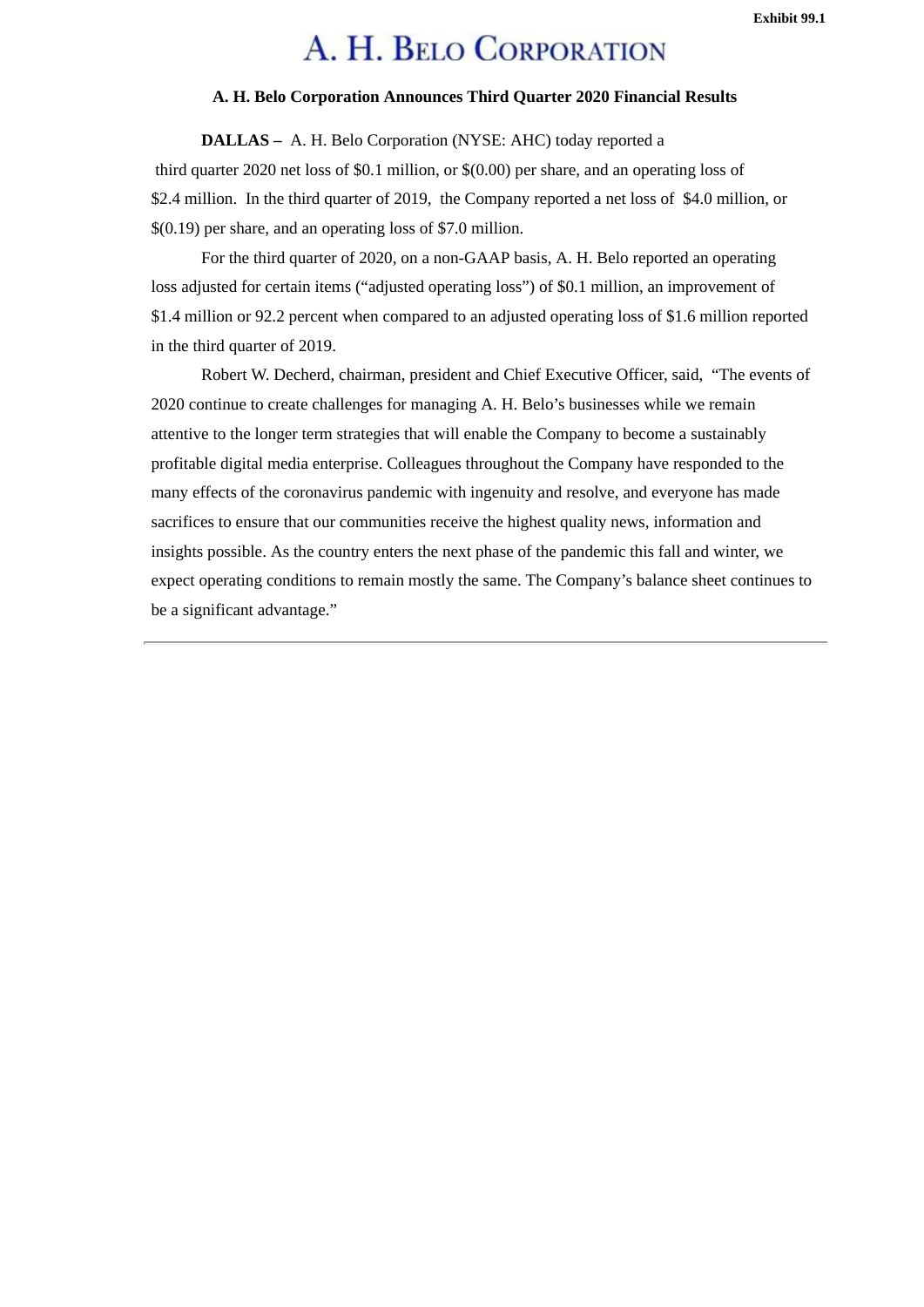**A. H. Belo Corporation Announces Third Quarter 2020 Financial Results October 26, 2020 Page 2**

# **Third Quarter Results**

Total revenue was \$37.7 million in the third quarter of 2020, a decrease of \$5.3 million or 12.3 percent when compared to the third quarter of 2019.

Revenue from advertising and marketing services, including print and digital revenues, was \$17.5 million in the third quarter of 2020, a decrease of \$4.1 million or 19.2 percent when compared to the \$21.6 million reported for the third quarter of 2019.

Circulation revenue was \$16.1 million, a decrease of \$0.7 million or 4.2 percent when compared to the third quarter of 2019. The decline is primarily due to a decrease in home delivery and single copy volumes, partially offset by rate increases and an increase of \$0.4 million or 34.5 percent in digital-only subscription revenue.

Printing, distribution and other revenue decreased \$0.5 million, or 10.3 percent, to \$4.2 million, primarily due to a reduction in brokered and commercial printing, partially offset by an increase in shared mail packaging revenue.

Total consolidated operating expense in the third quarter of 2020, on a GAAP basis, was \$40.2 million, a decrease of \$9.9 million or 19.7 percent compared to the third quarter of 2019. Excluding the 2019 loss of \$2.9 million from asset disposals and impairments, the improvement is primarily due to decreases of \$3.0 million in employee compensation and benefits expense, \$1.5 million in newsprint, ink and other supplies expense, and \$1.1 million in outside services expense.

In the third quarter of 2020, on a non-GAAP basis, adjusted operating expense was \$41.0 million, an improvement of \$7.1 million or 14.7 percent when compared to \$48.1 million of adjusted operating expense in the third quarter of 2019. The improvement is primarily due to expense decreases in employee compensation and benefits, newsprint expense, and reductions from continued management of discretionary spending.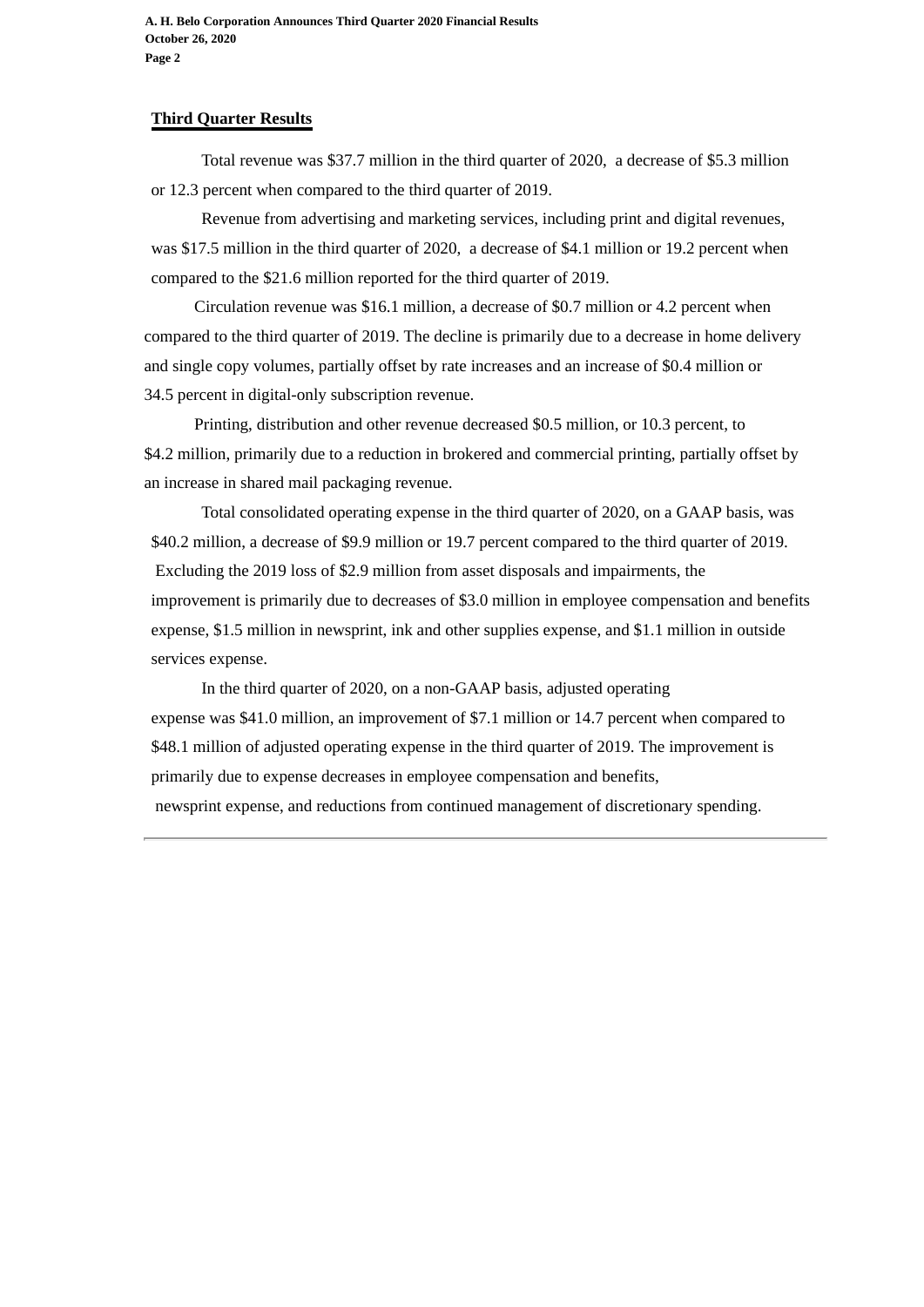As of September 30, 2020, the Company had 750 employees, a decrease of 120 or 13.8 percent when compared to the prior year period. Cash and cash equivalents were \$43.2 million and the Company had no debt.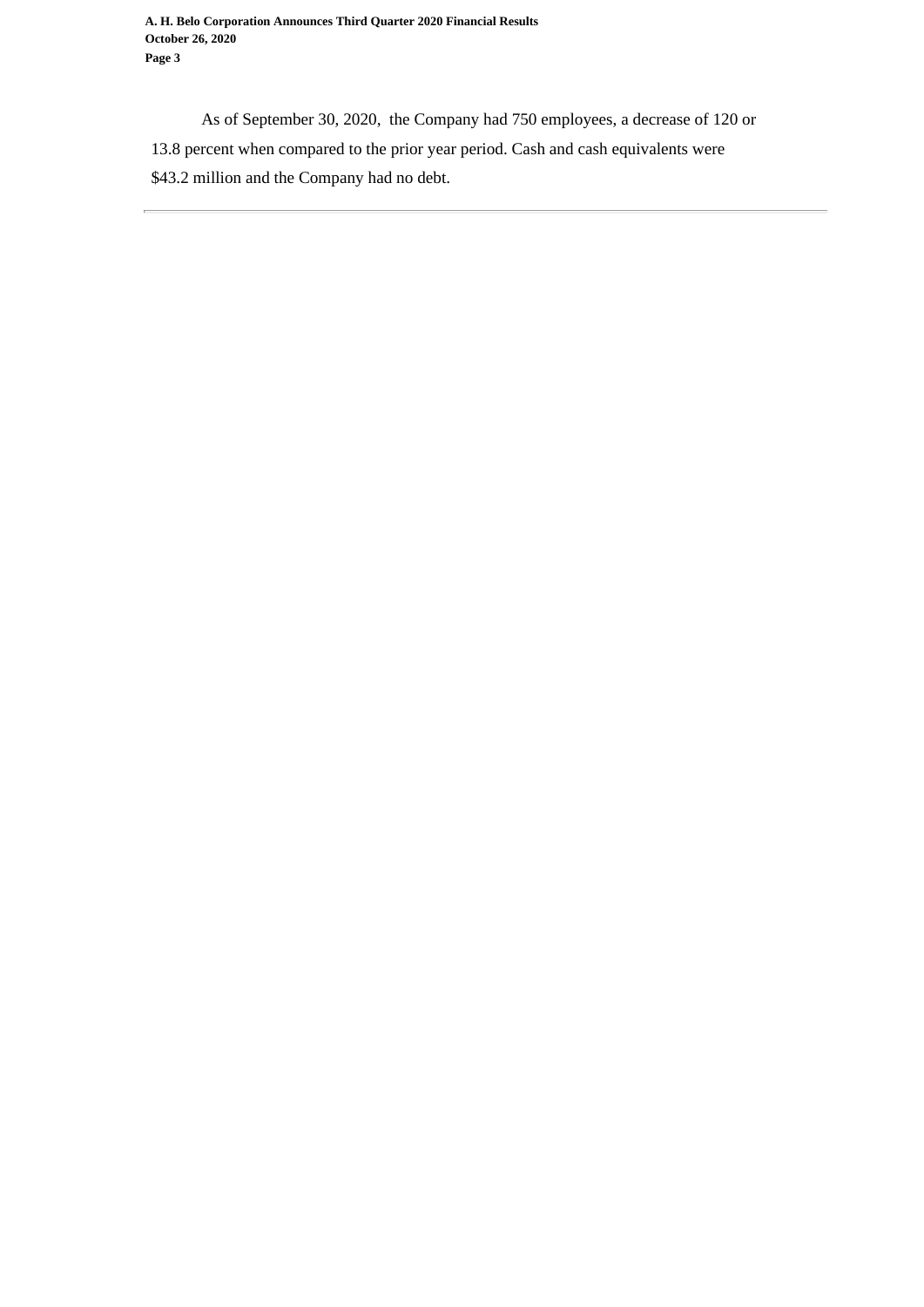**A. H. Belo Corporation Announces Third Quarter 2020 Financial Results October 26, 2020 Page 4**

# **Non-GAAP Financial Measures**

Reconciliations of operating income (loss) to adjusted operating loss, total net operating revenue to adjusted operating revenue, and total operating costs and expense to adjusted operating expense are included in the exhibits to this release.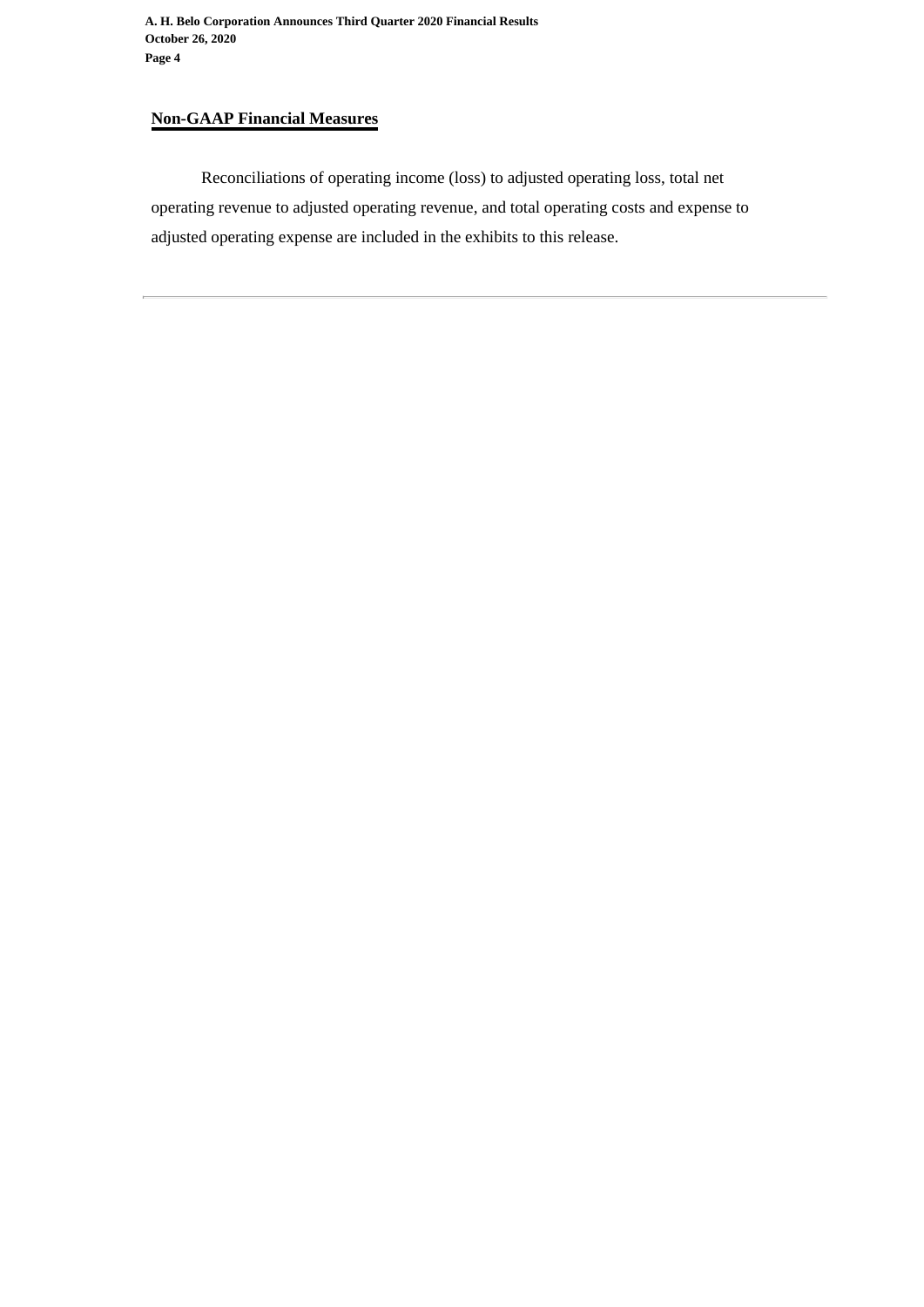**A. H. Belo Corporation Announces Third Quarter 2020 Financial Results October 26, 2020 Page 5**

# **Financial Results Conference Call**

A. H. Belo Corporation will conduct a conference call on Tuesday, October 27, 2020, at 9:00 a.m. CDT to discuss financial results. The conference call will be available via webcast by accessing the Company's website at www.ahbelo.com/invest. An archive of the webcast will be available at www.ahbelo.com in the Investor Relations section.

To access the listen-only conference call, dial 1-877-226-8152 and enter the following access code when prompted: 4445036. A replay line will be available at 1-866-207-1041 from 12:00 p.m. CDT on October 27, 2020 until 11:59 p.m. CST on November 2, 2020. The access code for the replay is 5679783.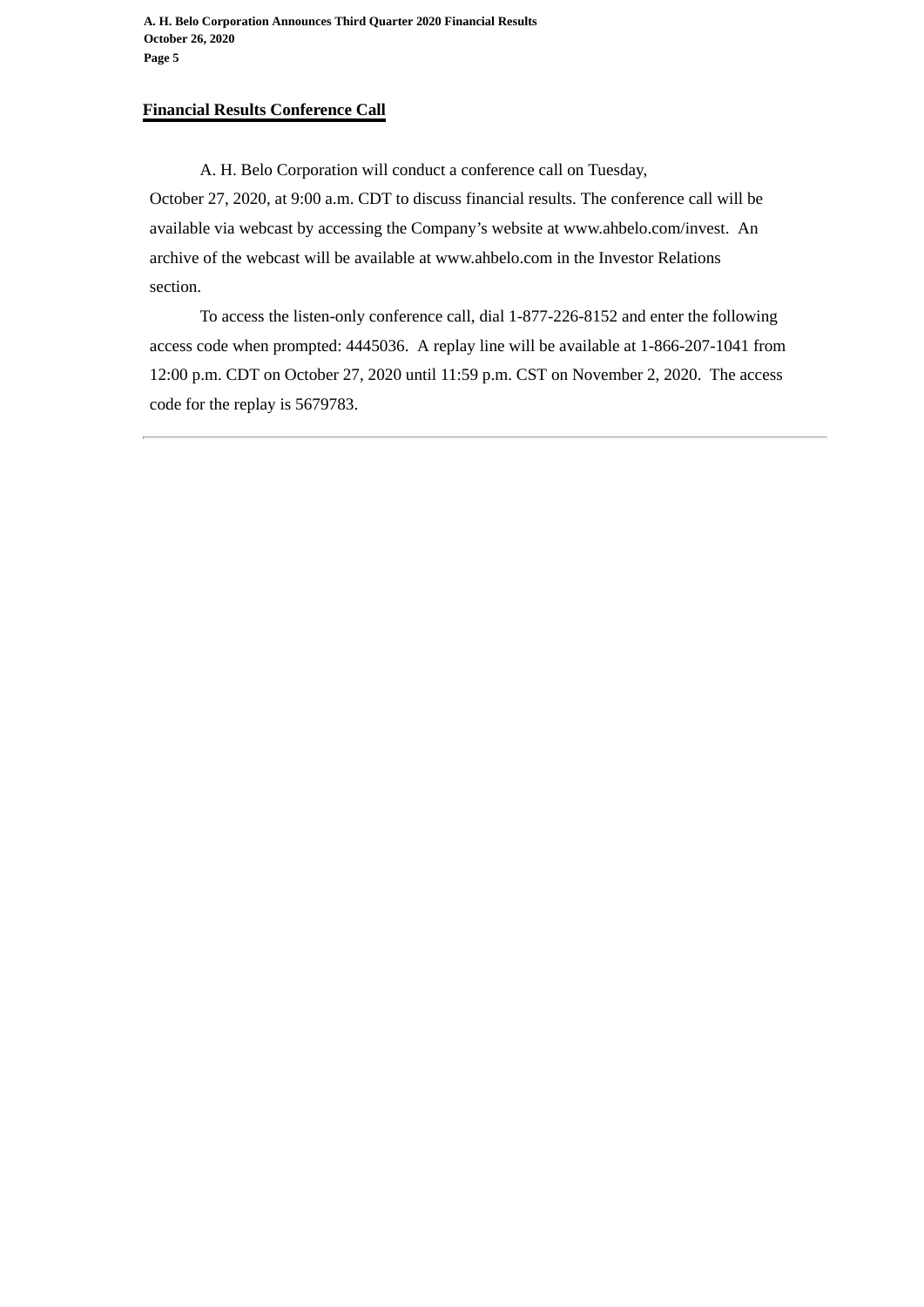# **About A. H. Belo Corporation**

A. H. Belo Corporation is the leading local news and information publishing company in Texas. The Company has a growing presence in emerging media and digital marketing, and maintains capabilities related to commercial printing, distribution and direct mail. A. H. Belo delivers news and information in innovative ways to a broad range of audiences with diverse interests and lifestyles. For additional information, visit www.ahbelo.com or email invest@ahbelo.com.

*Statements in this communication concerning A. H. Belo Corporation's business outlook or future economic performance, revenues, expenses, and other financial and non-financial items that are not historical facts, are "forward-looking statements" as the term is defined under applicable federal securities laws. Forward-looking statements are subject to risks, uncertainties and other factors that could cause actual results to differ materially from those statements. Such risks, trends and uncertainties are, in most instances, beyond the Company's control, and include changes in advertising demand and other economic conditions; consumers' tastes; newsprint prices; program costs; labor relations; cybersecurity incidents; technological obsolescence; and the current and future impacts of the COVID-19 public health crisis. Among other risks, there can be no guarantee that the board of directors will approve a quarterly dividend in future quarters; as well as other risks described in the Company's Annual Report on Form 10-K and in the Company's other public disclosures and filings with the Securities and Exchange Commission. Forward-looking statements, which are as of the date of this filing, are not updated to reflect events or circumstances after the date of the statement.*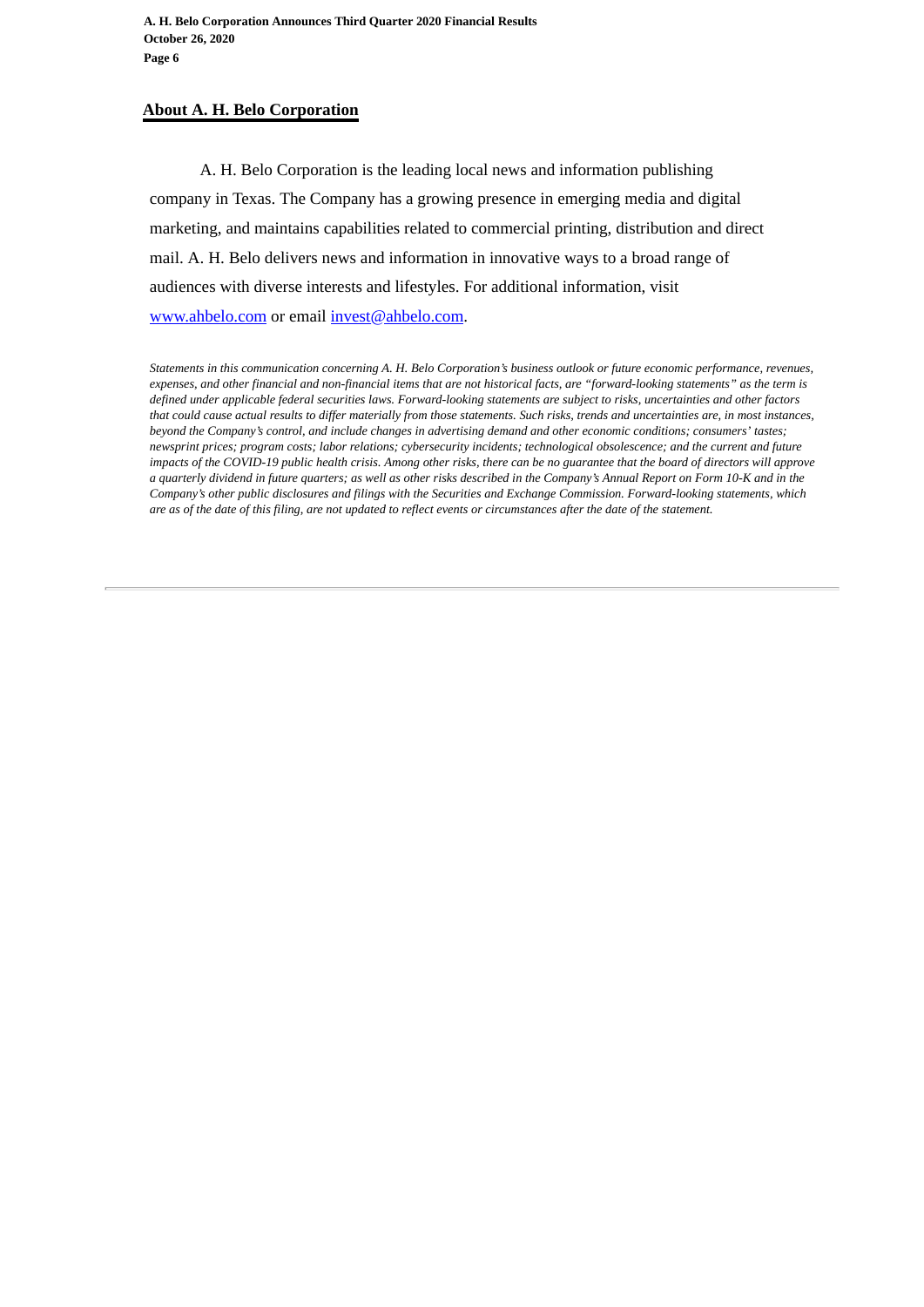### **A. H. Belo Corporation and Subsidiaries Consolidated Statements of Operations**

|                                                                 | Three Months Ended September 30, |             |  |              | Nine Months Ended September 30, |  |            |  |  |
|-----------------------------------------------------------------|----------------------------------|-------------|--|--------------|---------------------------------|--|------------|--|--|
| In thousands, except share and per share<br>amounts (unaudited) |                                  | 2020        |  | 2019         | 2020                            |  | 2019       |  |  |
| <b>Net Operating Revenue:</b>                                   |                                  |             |  |              |                                 |  |            |  |  |
| Advertising and marketing                                       |                                  |             |  |              |                                 |  |            |  |  |
| services                                                        | \$                               | 17,474 \$   |  | 21,616 \$    | 52,392 \$                       |  | 70,957     |  |  |
| Circulation                                                     |                                  | 16,111      |  | 16,809       | 48,248                          |  | 51,095     |  |  |
| Printing, distribution and other                                |                                  | 4,157       |  | 4,632        | 12,860                          |  | 14,709     |  |  |
| Total net operating revenue                                     |                                  | 37,742      |  | 43,057       | 113,500                         |  | 136,761    |  |  |
| <b>Operating Costs and Expense:</b>                             |                                  |             |  |              |                                 |  |            |  |  |
| Employee compensation and                                       |                                  |             |  |              |                                 |  |            |  |  |
| benefits                                                        |                                  | 16,499      |  | 19,504       | 52,512                          |  | 60,456     |  |  |
| Other production, distribution and                              |                                  |             |  |              |                                 |  |            |  |  |
| operating costs                                                 |                                  | 19,307      |  | 21,171       | 58,958                          |  | 67,200     |  |  |
| Newsprint, ink and other supplies                               |                                  | 2,476       |  | 3,972        | 8,018                           |  | 12,741     |  |  |
| Depreciation                                                    |                                  | 1.753       |  | 2,289        | 5,320                           |  | 7,008      |  |  |
| Amortization                                                    |                                  | 63          |  | 140          | 191                             |  | 356        |  |  |
| (Gain) loss on sale/disposal of                                 |                                  |             |  |              |                                 |  |            |  |  |
| assets, net                                                     |                                  | 61          |  | 1,362        | 56                              |  | (24, 546)  |  |  |
| Asset impairments                                               |                                  |             |  | 1,593        |                                 |  | 1,593      |  |  |
| Total operating costs and expense                               |                                  | 40,159      |  | 50,031       | 125,055                         |  | 124,808    |  |  |
| Operating income (loss)                                         |                                  | (2, 417)    |  | (6,974)      | (11, 555)                       |  | 11,953     |  |  |
| Other income, net                                               |                                  | 2,095       |  | 1,161        | 4,778                           |  | 3,123      |  |  |
| <b>Income (Loss) Before Income Taxes</b>                        |                                  | (322)       |  | (5, 813)     | (6,777)                         |  | 15,076     |  |  |
| Income tax provision (benefit)                                  |                                  | (224)       |  | (1,808)      | (1,644)                         |  | 4,688      |  |  |
| <b>Net Income (Loss)</b>                                        | \$                               | $(98)$ \$   |  | $(4,005)$ \$ | $(5, 133)$ \$                   |  | 10,388     |  |  |
| <b>Per Share Basis</b>                                          |                                  |             |  |              |                                 |  |            |  |  |
| Net income (loss)                                               |                                  |             |  |              |                                 |  |            |  |  |
| Basic and diluted                                               | \$                               | $(0.00)$ \$ |  | $(0.19)$ \$  | $(0.24)$ \$                     |  | 0.48       |  |  |
| Number of common shares used in                                 |                                  |             |  |              |                                 |  |            |  |  |
| the per share calculation:                                      |                                  |             |  |              |                                 |  |            |  |  |
| Basic and diluted                                               |                                  | 21,410,423  |  | 21,476,029   | 21,410,423                      |  | 21,553,625 |  |  |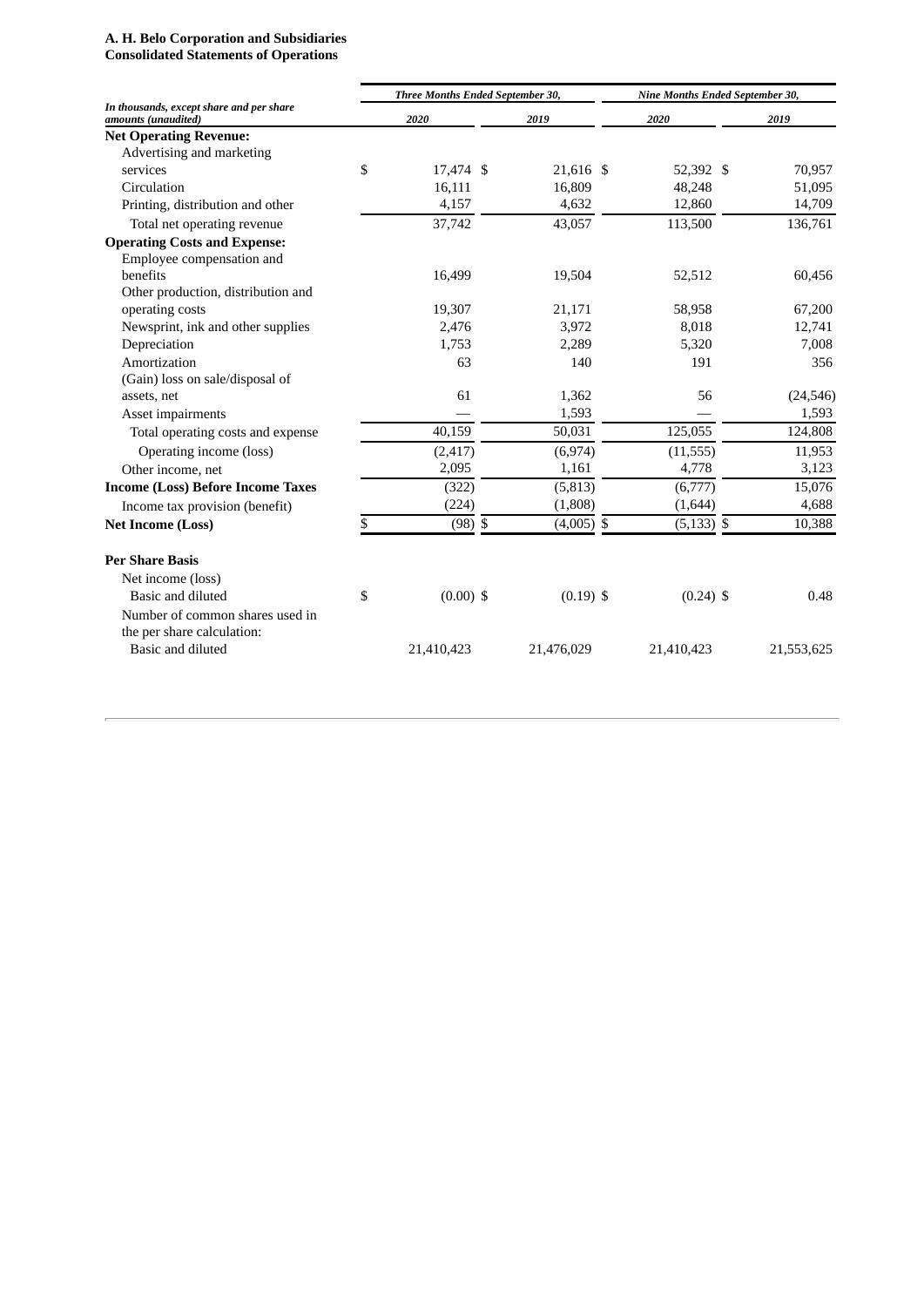# **A. H. Belo Corporation and Subsidiaries Consolidated Balance Sheets**

|                                                    | September 30, | December 31,          |
|----------------------------------------------------|---------------|-----------------------|
| In thousands (unaudited)                           | 2020          | 2019                  |
| <b>Assets</b>                                      |               |                       |
| Current assets:                                    |               |                       |
| Cash and cash equivalents                          | \$<br>43,174  | 48,626<br>-S          |
| Accounts receivable, net                           | 15,174        | 18,441                |
| Notes receivable                                   | 22,775        |                       |
| Other current assets                               | 10,406        | 7,737                 |
| Total current assets                               | 91,529        | 74,804                |
| Property, plant and equipment, net                 | 13,479        | 18,453                |
| Operating lease right-of-use assets                | 21,496        | 21,371                |
| Intangible assets, net                             |               | 128<br>319            |
| Deferred income taxes, net                         |               | 27<br>50              |
| Long-term note receivable                          |               | 22,400                |
| Other assets                                       |               | 2,608<br>3,648        |
| <b>Total assets</b>                                | 129,267<br>\$ | \$<br>141,045         |
| <b>Liabilities and Shareholders' Equity</b>        |               |                       |
| Current liabilities:                               |               |                       |
| Accounts payable                                   | \$            | 5,792<br>6,103<br>-\$ |
| Accrued compensation and other current liabilities | 12,613        | 13,337                |
| <b>Contract liabilities</b>                        | 14,860        | 12,098                |
| Total current liabilities                          | 33,265        | 31,538                |
| Long-term pension liabilities                      | 18,893        | 23,039                |
| Long-term operating lease liabilities              | 22,555        | 23,120                |
| Other liabilities                                  |               | 5,611<br>4,718        |
| <b>Total liabilities</b>                           | 79,431        | 83,308                |
| Total shareholders' equity                         | 49,836        | 57,737                |
| Total liabilities and shareholders' equity         | 129,267<br>\$ | 141,045<br>S          |
|                                                    |               |                       |